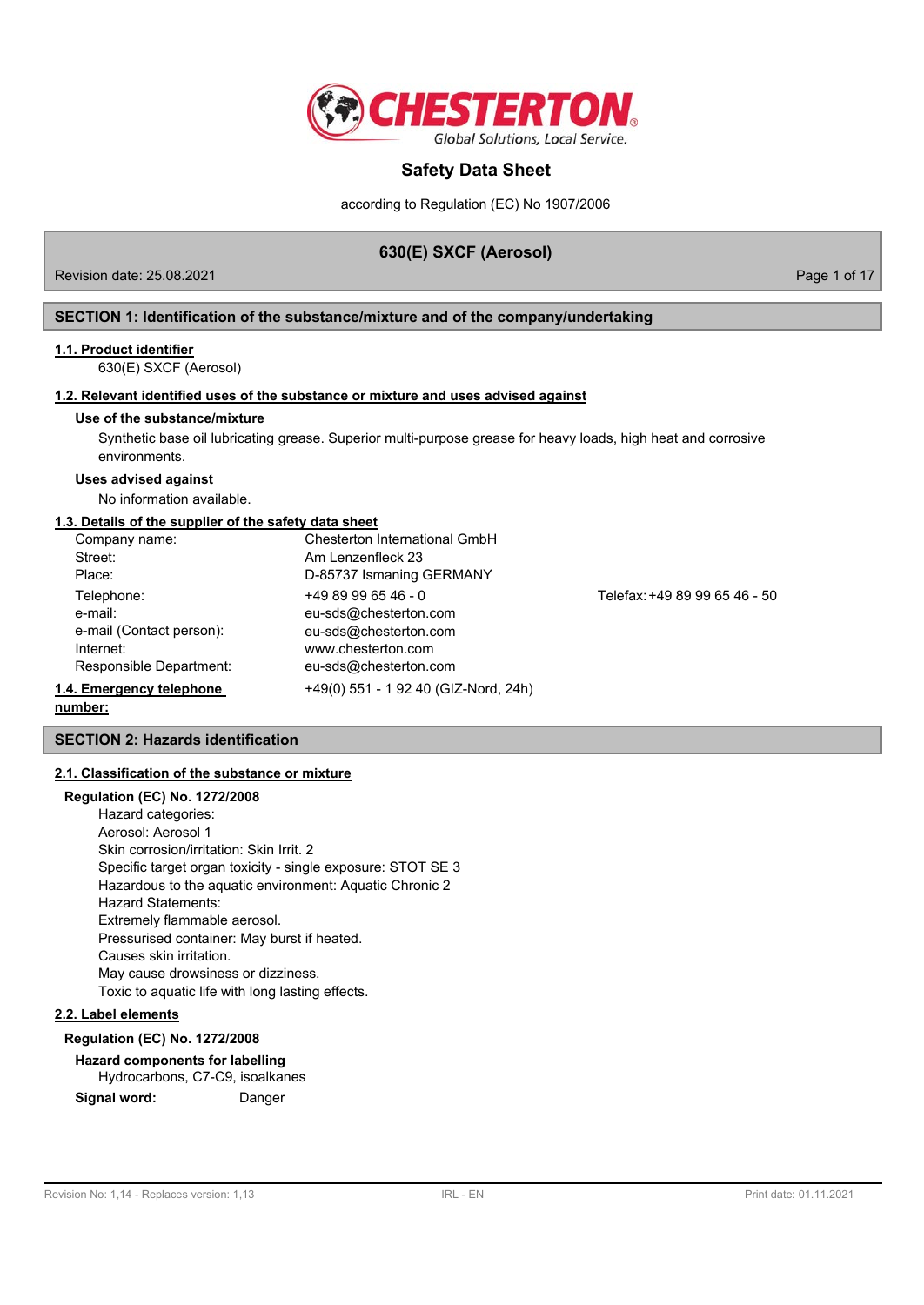

according to Regulation (EC) No 1907/2006

# **630(E) SXCF (Aerosol)**

Revision date: 25.08.2021 **Page 2 of 17** 

**Pictograms:**



#### **Hazard statements**

| H222             | Extremely flammable aerosol.                     |
|------------------|--------------------------------------------------|
| H <sub>229</sub> | Pressurised container: May burst if heated.      |
| H315             | Causes skin irritation.                          |
| H336             | May cause drowsiness or dizziness.               |
| H411             | Toxic to aquatic life with long lasting effects. |

## **Precautionary statements**

| Foundinary Statements |                                                                                                   |
|-----------------------|---------------------------------------------------------------------------------------------------|
| P <sub>210</sub>      | Keep away from heat, hot surfaces, sparks, open flames and other ignition sources. No<br>smoking. |
| P <sub>211</sub>      | Do not spray on an open flame or other ignition source.                                           |
| P <sub>251</sub>      | Do not pierce or burn, even after use.                                                            |
| P <sub>262</sub>      | Do not get in eyes, on skin, or on clothing.                                                      |
| P <sub>264</sub>      | Wash hands thoroughly after handling.                                                             |
| P273                  | Avoid release to the environment.                                                                 |
| P302+P352             | IF ON SKIN: Wash with plenty of soap and water.                                                   |
| P410+P412             | Protect from sunlight. Do not expose to temperatures exceeding 50 °C/122 °F.                      |
|                       |                                                                                                   |

### **Special labelling of certain mixtures**

EUH208 Contains Sulfonic acids, petroleum, calcium salts, Benzenesulfonic acid, C10-16-alkyl derivs., calcium salts, Benzenesulfonic acid, mono-C16-24-alkyl derivs., calcium salts. May produce an allergic reaction.

## **2.3. Other hazards**

No information available.

## **SECTION 3: Composition/information on ingredients**

## **3.2. Mixtures**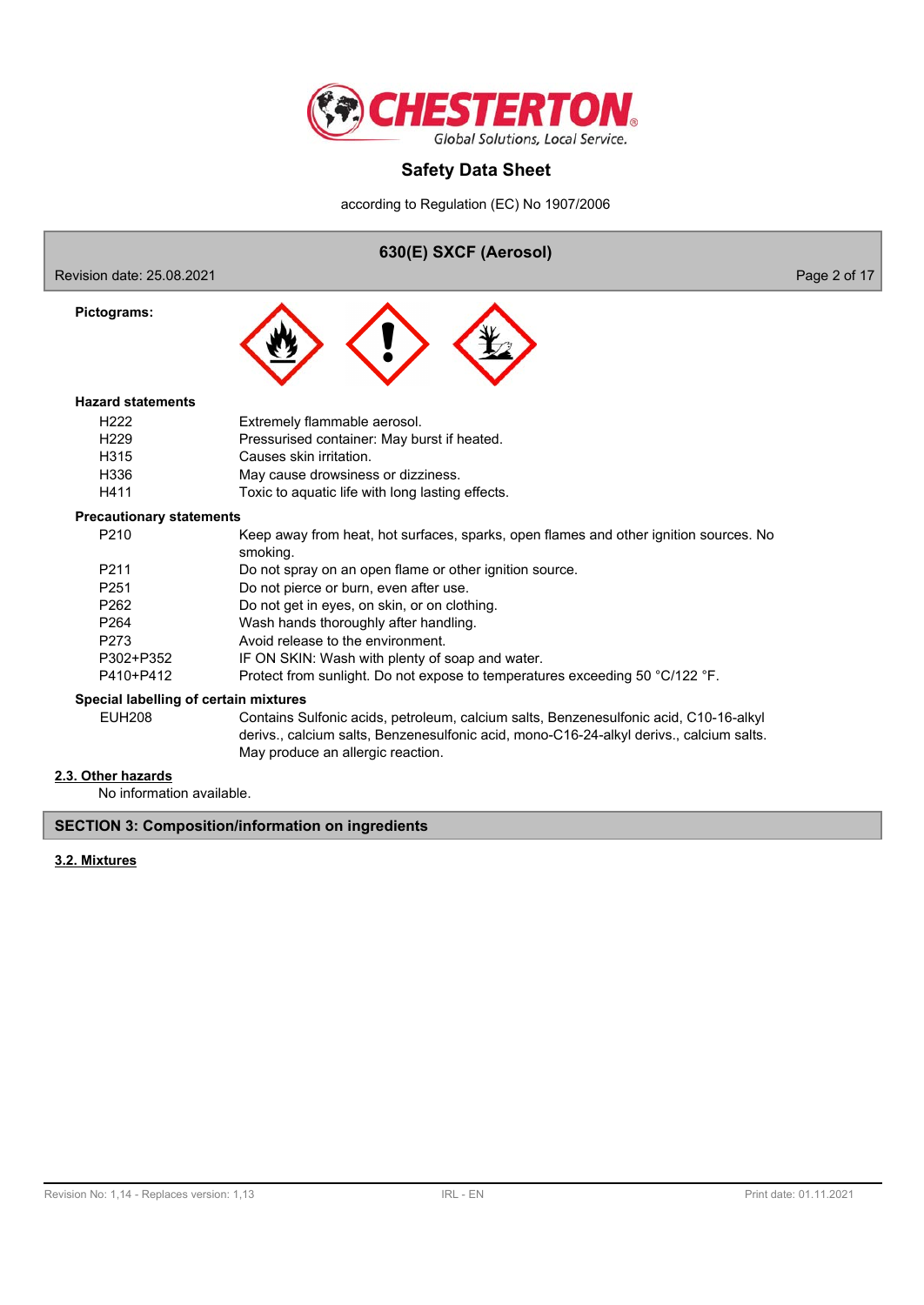

according to Regulation (EC) No 1907/2006

# **630(E) SXCF (Aerosol)**

Revision date: 25.08.2021 **Page 3 of 17** 

## **Hazardous components**

| <b>CAS No</b> | Chemical name                                                                                       |          |                  |  |  |
|---------------|-----------------------------------------------------------------------------------------------------|----------|------------------|--|--|
|               | EC No                                                                                               | Index No | <b>REACH No</b>  |  |  |
|               | <b>GHS Classification</b>                                                                           |          |                  |  |  |
|               | Hydrocarbons, C7-C9, isoalkanes                                                                     |          | $35 - 40%$       |  |  |
|               | 921-728-3                                                                                           |          | 01-2119471305-42 |  |  |
|               | Flam. Liq. 2, Skin Irrit. 2, STOT SE 3, Asp. Tox. 1, Aquatic Chronic 2; H225 H315 H336 H304<br>H411 |          |                  |  |  |
| 61789-86-4    | Sulfonic acids, petroleum, calcium salts                                                            |          |                  |  |  |
|               | 263-093-9                                                                                           |          | 01-2119488992-18 |  |  |
|               | Skin Sens. 1; H317                                                                                  |          |                  |  |  |
| 68584-23-6    | Benzenesulfonic acid, C10-16-alkyl derivs., calcium salts                                           |          | < 1 %            |  |  |
|               | 271-529-4                                                                                           |          | 01-2119492627-25 |  |  |
|               | Skin Sens. 1B; H317                                                                                 |          |                  |  |  |
| 70024-69-0    | Benzenesulfonic acid, mono-C16-24-alkyl derivs., calcium salts                                      |          |                  |  |  |
|               | 274-263-7                                                                                           |          | 01-2119492616-28 |  |  |
|               | <b>Skin Sens. 1: H317</b>                                                                           |          |                  |  |  |

### Full text of H and EUH statements: see section 16.

|               |                                                                                                                 | Specific Conc. Limits, M-factors and ATE                       |          |  |  |  |  |  |
|---------------|-----------------------------------------------------------------------------------------------------------------|----------------------------------------------------------------|----------|--|--|--|--|--|
| <b>CAS No</b> | EC No                                                                                                           | lChemical name                                                 | Quantity |  |  |  |  |  |
|               | Specific Conc. Limits, M-factors and ATE                                                                        |                                                                |          |  |  |  |  |  |
|               | Hydrocarbons, C7-C9, isoalkanes<br>921-728-3                                                                    |                                                                |          |  |  |  |  |  |
|               | inhalation: LC50 = > 21 mg/l (vapours); dermal: LD50 = > 2200 - 2500 mg/kg; oral: LD50 = ><br>7100 - 7800 mg/kg |                                                                |          |  |  |  |  |  |
| 61789-86-4    | 263-093-9                                                                                                       | Sulfonic acids, petroleum, calcium salts                       | < 1 %    |  |  |  |  |  |
|               |                                                                                                                 | dermal: LD50 = $>$ 5000 mg/kg; oral: LD50 = $>$ 16000 mg/kg    |          |  |  |  |  |  |
| 68584-23-6    | 1271-529-4                                                                                                      | Benzenesulfonic acid, C10-16-alkyl derivs., calcium salts      | < 1 %    |  |  |  |  |  |
|               |                                                                                                                 | dermal: LD50 = $>$ 5000 mg/kg; oral: LD50 = $>$ 16000 mg/kg    |          |  |  |  |  |  |
| 70024-69-0    | 274-263-7                                                                                                       | Benzenesulfonic acid, mono-C16-24-alkyl derivs., calcium salts | $< 1 \%$ |  |  |  |  |  |
|               |                                                                                                                 | dermal: LD50 = $>$ 4000 mg/kg; oral: LD50 = $>$ 16000 mg/kg    |          |  |  |  |  |  |

### **Further Information**

No information available.

## **SECTION 4: First aid measures**

### **4.1. Description of first aid measures**

### **General information**

Change contaminated, saturated clothing. In case of accident or unwellness, seek medical advice immediately (show directions for use or safety data sheet if possible).

## **After inhalation**

Remove casualty to fresh air and keep warm and at rest. If breathing is irregular or stopped, administer artificial respiration. Call a doctor.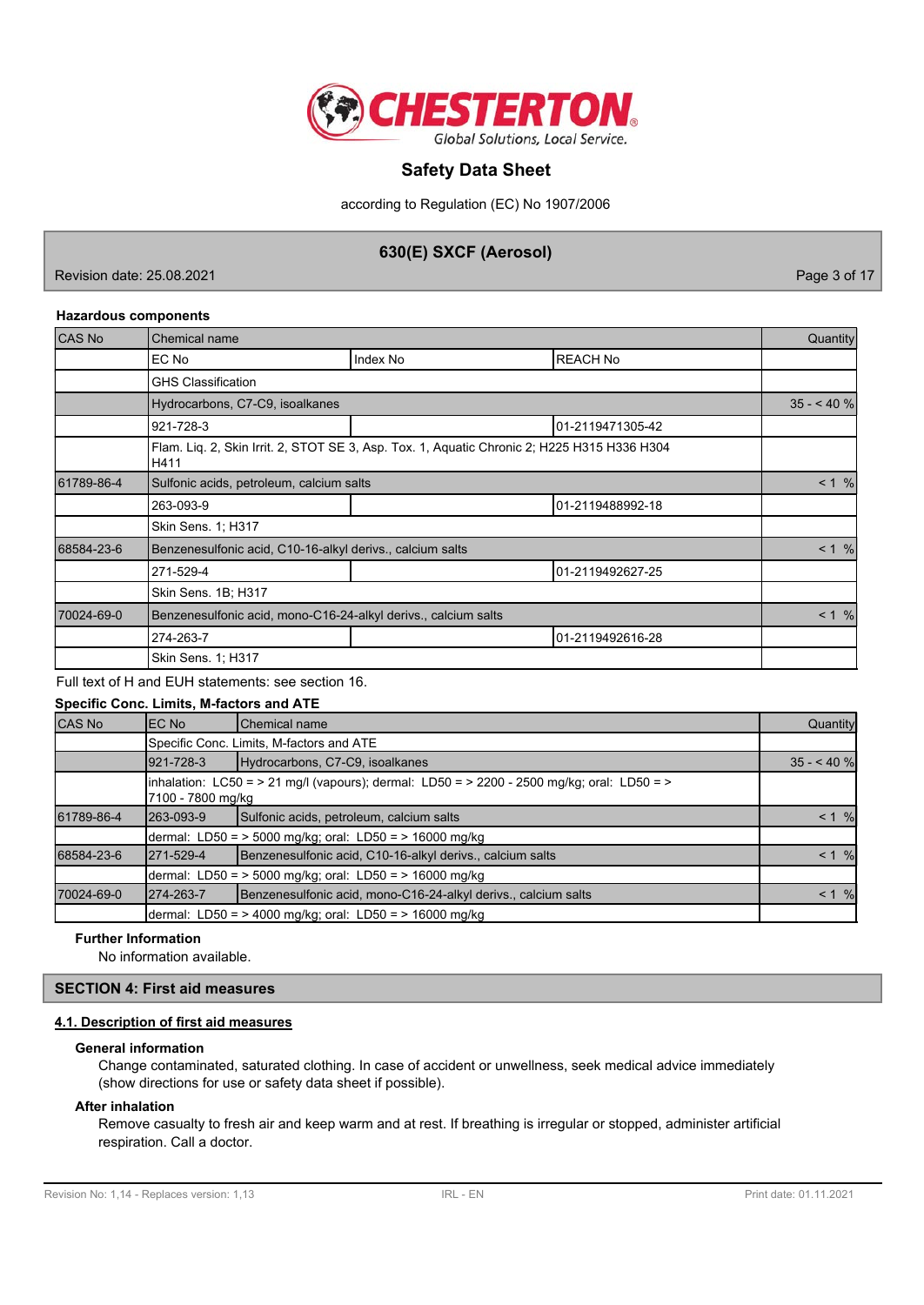

according to Regulation (EC) No 1907/2006

# **630(E) SXCF (Aerosol)**

Revision date: 25.08.2021 **Page 4 of 17** No. 2021

**After contact with skin**

After contact with skin, wash immediately with plenty of water and soap. In case of skin irritation, consult a physician.

#### **After contact with eyes**

Rinse immediately carefully and thoroughly with eye-bath or water. If eye irritation persists: Get medical advice/attention.

#### **After ingestion**

Do NOT induce vomiting. Immediately call a doctor.

### **4.2. Most important symptoms and effects, both acute and delayed**

Causes eye irritation. Causes skin irritation. Repeated exposure may cause skin dryness or cracking. Most important symptoms and effects, both acute and delayed: Headache, Dizziness, Pulmonary oedema Vapours may cause drowsiness and dizziness.

### **4.3. Indication of any immediate medical attention and special treatment needed**

First Aid, decontamination, treatment of symptoms.

## **SECTION 5: Firefighting measures**

### **5.1. Extinguishing media**

## **Suitable extinguishing media**

- Dry extinguishing powder.
- Carbon dioxide (CO2).
- alcohol resistant foam.
- Water spray jet

### **Unsuitable extinguishing media**

Full water jet

### **5.2. Special hazards arising from the substance or mixture**

Heating causes rise in pressure with risk of bursting. Vapours can form explosive mixtures with air.

### **5.3. Advice for firefighters**

Special protective equipment for firefighters Protective clothing. In case of fire: Wear self-contained breathing apparatus.

### **Additional information**

Collect contaminated fire extinguishing water separately. Do not allow entering drains or surface water.

### **SECTION 6: Accidental release measures**

### **6.1. Personal precautions, protective equipment and emergency procedures**

## **General advice**

Safe handling: see section 7 Personal protection equipment: see section 8

## **6.2. Environmental precautions**

Do not allow to enter into surface water or drains. Cover drains.

# **6.3. Methods and material for containment and cleaning up**

## **For containment**

Absorb with liquid-binding material (sand, diatomaceous earth, acid- or universal binding agents). Treat the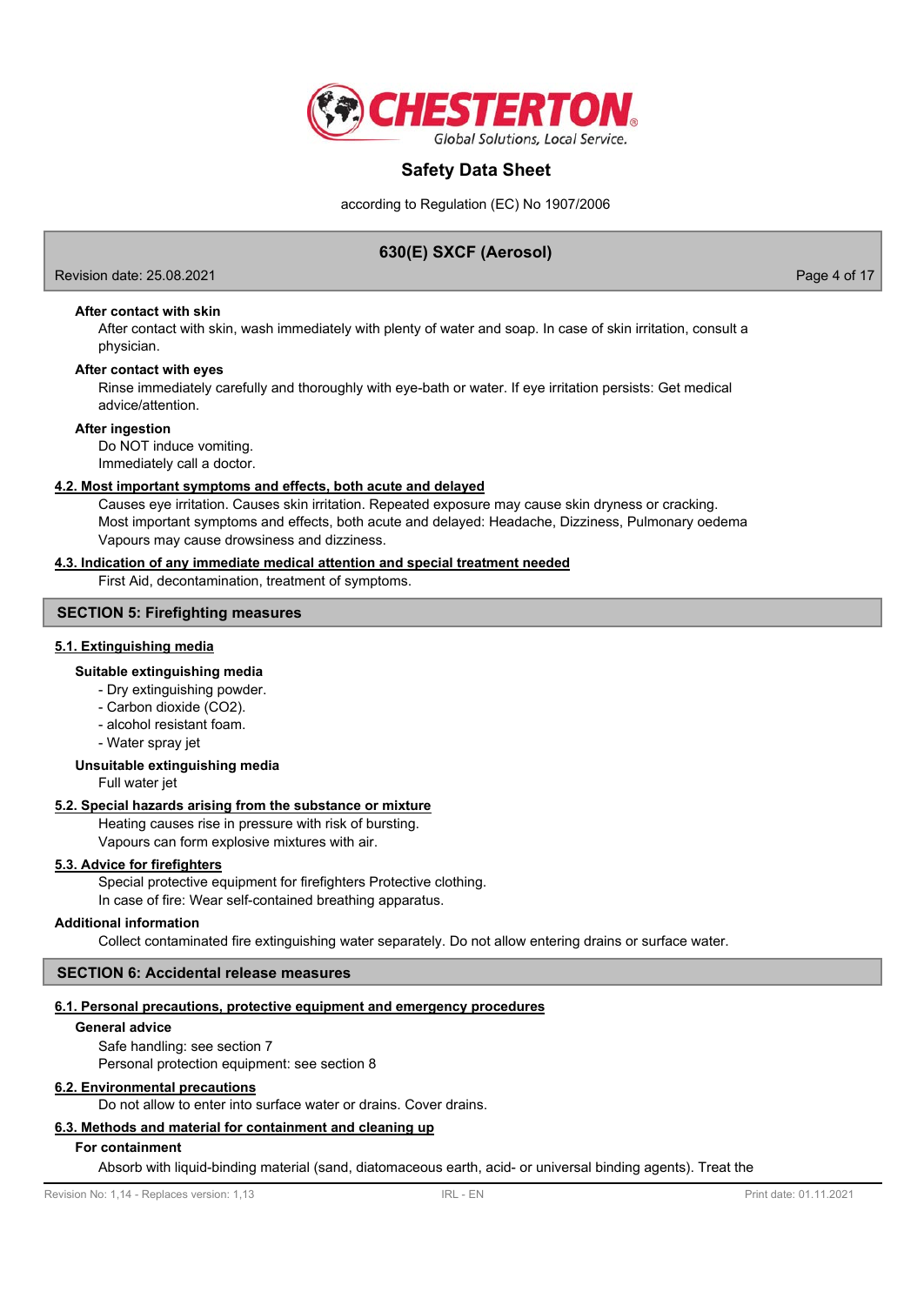

according to Regulation (EC) No 1907/2006

# **630(E) SXCF (Aerosol)**

Revision date: 25.08.2021 **Page 5 of 17** No. 2021

recovered material as prescribed in the section on waste disposal.

## **For cleaning up**

Clean contaminated articles and floor according to the environmental legislation.

### **Other information**

Absorb with liquid-binding material (sand, diatomaceous earth, acid- or universal binding agents). Treat the recovered material as prescribed in the section on waste disposal.

### **6.4. Reference to other sections**

Safe handling: see section 7 Personal protection equipment: see section 8 Disposal: see section 13

### **SECTION 7: Handling and storage**

### **7.1. Precautions for safe handling**

### **Advice on safe handling**

Personal protection equipment: see section 8

### **Advice on protection against fire and explosion**

Pressurized container: protect from sunlight and do not expose to temperatures exceeding 50 °C. Do not pierce or burn, even after use.

Vapours are heavier than air, spread along floors and form explosive mixtures with air.

### **Advice on general occupational hygiene**

Work in well-ventilated zones or use proper respiratory protection. Only wear fitting, comfortable and clean protective clothing. Avoid contact with skin, eyes and clothes. Wash hands and face before breaks and after work and take a shower if necessary.

### **Further information on handling**

Do not pierce or burn, even after use.

### **7.2. Conditions for safe storage, including any incompatibilities**

### **Requirements for storage rooms and vessels**

Keep cool. Protect from sunlight. Pressurised container: May burst if heated.

### **Hints on joint storage**

Keep away from: - Food and feedingstuffs

### **Further information on storage conditions**

- Keep away from:
- Frost
- Heat
- Humidity

### **7.3. Specific end use(s)**

No information available.

### **SECTION 8: Exposure controls/personal protection**

# **8.1. Control parameters**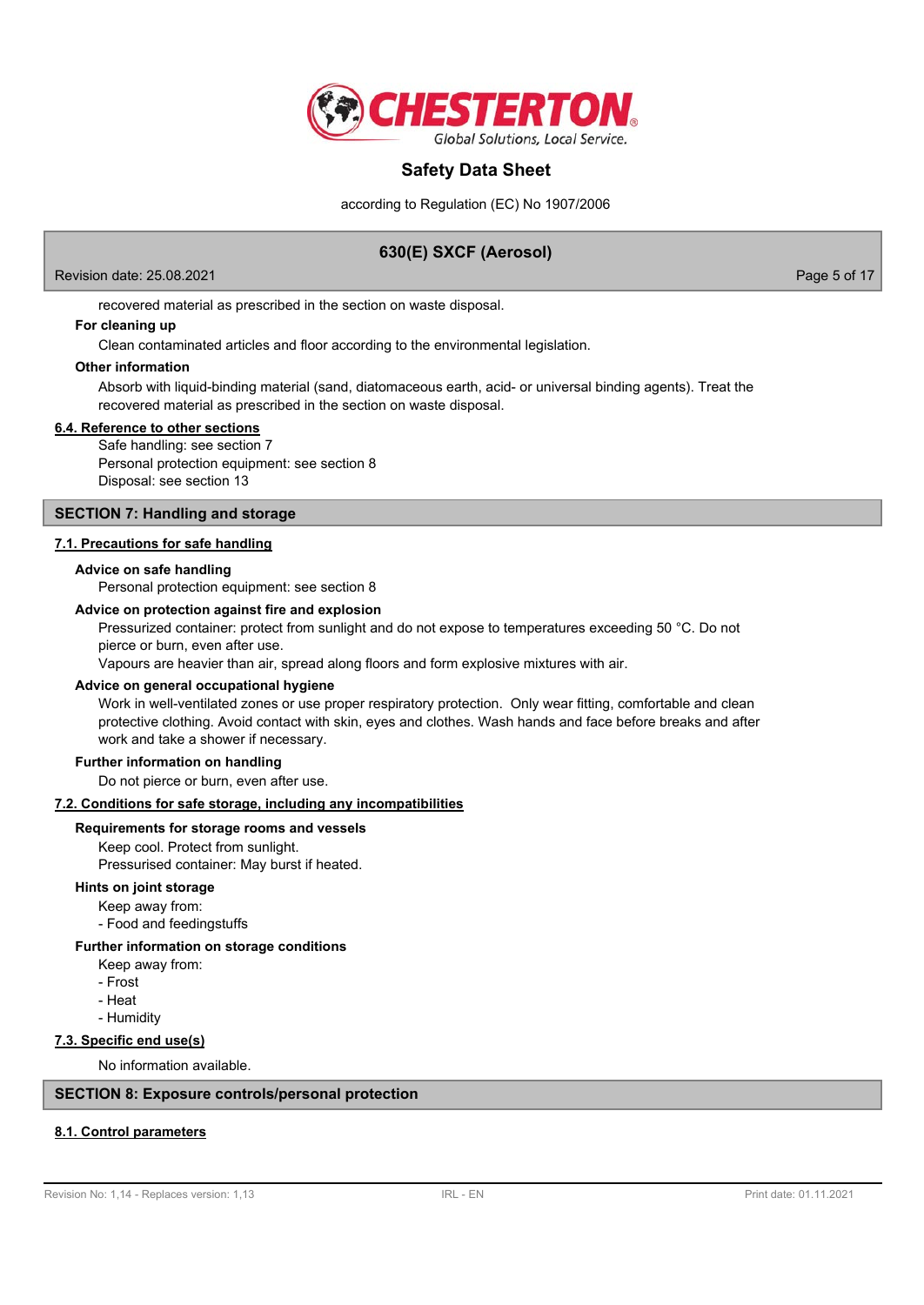

according to Regulation (EC) No 1907/2006

# **630(E) SXCF (Aerosol)**

Revision date: 25.08.2021 **Page 6 of 17** 

## **Occupational exposure limits**

| <b>CAS No</b>  | <b>I</b> Substance                      | ppm  | mg/m <sup>3</sup> | fib/cm <sup>3</sup> | Category                    | Origin |
|----------------|-----------------------------------------|------|-------------------|---------------------|-----------------------------|--------|
| $175 - 28 - 5$ | <b>IButane, all isomers - Isobutane</b> | 1000 |                   |                     | STEL(<br>$(15 \text{ min})$ |        |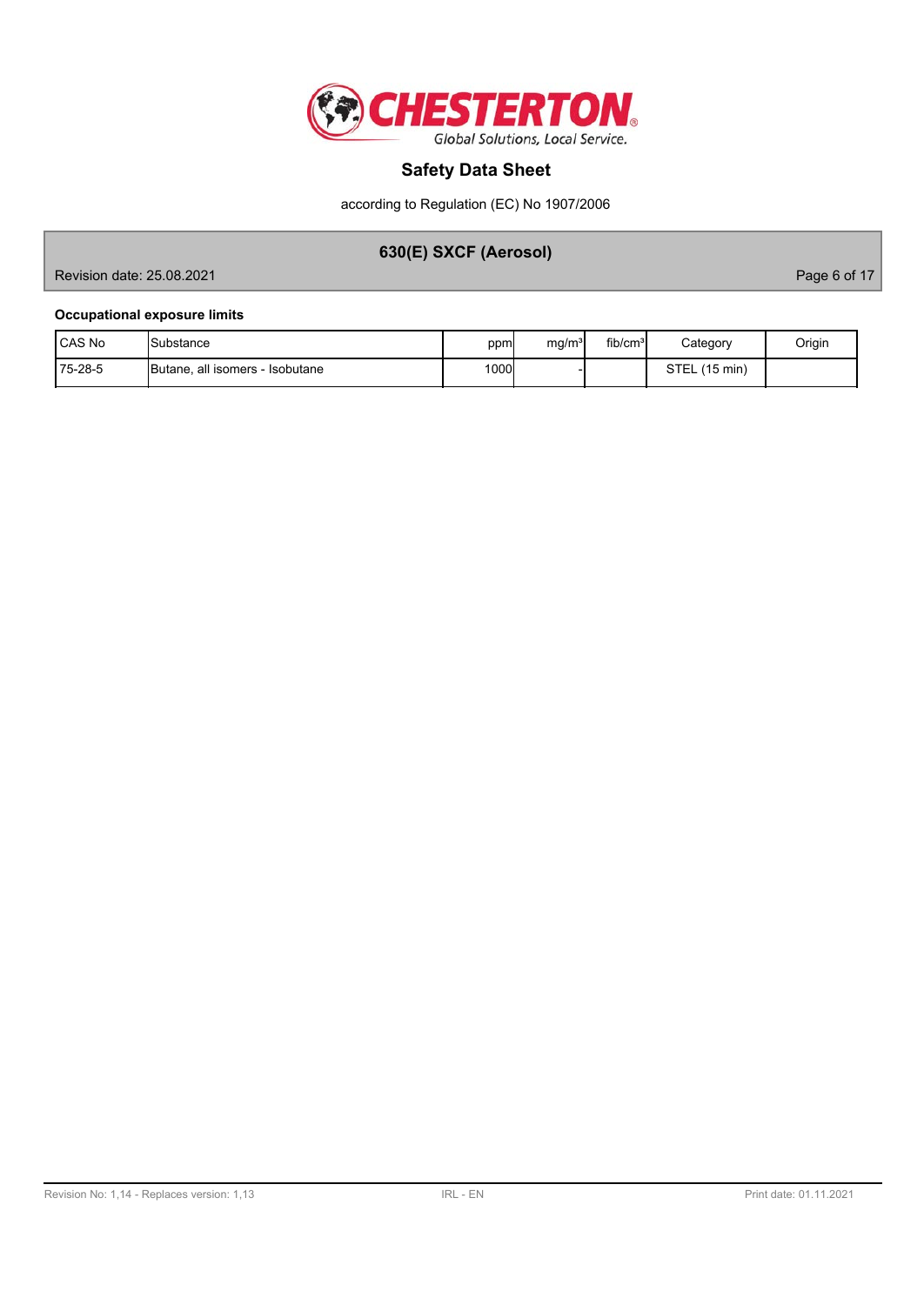

according to Regulation (EC) No 1907/2006

# **630(E) SXCF (Aerosol)**

Revision date: 25.08.2021 **Page 7 of 17** New York 2014 12:00 New York 2014 12:00 New York 2014 12:00 New York 2014

## **DNEL/DMEL values**

| <b>CAS No</b>            | Substance                                                      |                |          |                            |
|--------------------------|----------------------------------------------------------------|----------------|----------|----------------------------|
| DNEL type                |                                                                | Exposure route | Effect   | Value                      |
|                          | Hydrocarbons, C7-C9, isoalkanes                                |                |          |                            |
| Worker DNEL, long-term   |                                                                | inhalation     | systemic | 2035 mg/m <sup>3</sup>     |
| Worker DNEL, long-term   |                                                                | dermal         | systemic | 773 mg/kg bw/day           |
| Consumer DNEL, long-term |                                                                | inhalation     | systemic | 608 mg/m <sup>3</sup>      |
| Consumer DNEL, long-term |                                                                | dermal         | systemic | 699 mg/kg bw/day           |
| Consumer DNEL, long-term |                                                                | oral           | systemic | 699 mg/kg bw/day           |
| 61789-86-4               | Sulfonic acids, petroleum, calcium salts                       |                |          |                            |
| Worker DNEL, long-term   |                                                                | inhalation     | systemic | 11,75 mg/m <sup>3</sup>    |
| Worker DNEL, long-term   |                                                                | dermal         | systemic | 3,33 mg/kg<br>bw/day       |
| Worker DNEL, long-term   |                                                                | dermal         | local    | $1,03$ mg/cm <sup>2</sup>  |
| Consumer DNEL, long-term |                                                                | inhalation     | systemic | $2,9$ mg/m <sup>3</sup>    |
| Consumer DNEL, long-term |                                                                | dermal         | systemic | 1,667 mg/kg<br>bw/day      |
| Consumer DNEL, long-term |                                                                | dermal         | local    | $0,513$ mg/cm <sup>2</sup> |
| Consumer DNEL, long-term |                                                                | oral           | systemic | 0,833 mg/kg<br>bw/day      |
| 68584-23-6               | Benzenesulfonic acid, C10-16-alkyl derivs., calcium salts      |                |          |                            |
| Worker DNEL, long-term   |                                                                | dermal         | local    | $1,03$ mg/cm <sup>2</sup>  |
| Consumer DNEL, long-term |                                                                | inhalation     | systemic | $2,9$ mg/m <sup>3</sup>    |
| Worker DNEL, long-term   |                                                                | inhalation     | systemic | 11,75 mg/m <sup>3</sup>    |
| Worker DNEL, long-term   |                                                                | dermal         | systemic | 3,33 mg/kg<br>bw/day       |
| Worker DNEL, long-term   |                                                                | inhalation     | local    | $1,03$ mg/m <sup>3</sup>   |
| Consumer DNEL, long-term |                                                                | inhalation     | local    | $2,9$ mg/m <sup>3</sup>    |
| Consumer DNEL, long-term |                                                                | dermal         | systemic | 1,667 mg/kg<br>bw/day      |
| Consumer DNEL, long-term |                                                                | dermal         | local    | $0,513$ mg/cm <sup>2</sup> |
| Consumer DNEL, long-term |                                                                | oral           | systemic | 0,833 mg/kg<br>bw/day      |
| 70024-69-0               | Benzenesulfonic acid, mono-C16-24-alkyl derivs., calcium salts |                |          |                            |
| Worker DNEL, long-term   |                                                                | inhalation     | systemic | 11,75 mg/m <sup>3</sup>    |
| Worker DNEL, long-term   |                                                                | dermal         | systemic | 3,33 mg/kg<br>bw/day       |
| Worker DNEL, long-term   |                                                                | dermal         | local    | $1,03$ mg/cm <sup>2</sup>  |
| Consumer DNEL, long-term |                                                                | inhalation     | systemic | $2,9$ mg/m <sup>3</sup>    |
| Consumer DNEL, long-term |                                                                | dermal         | systemic | 1,667 mg/kg<br>bw/day      |
| Consumer DNEL, long-term |                                                                | dermal         | local    | $0,513$ mg/cm <sup>2</sup> |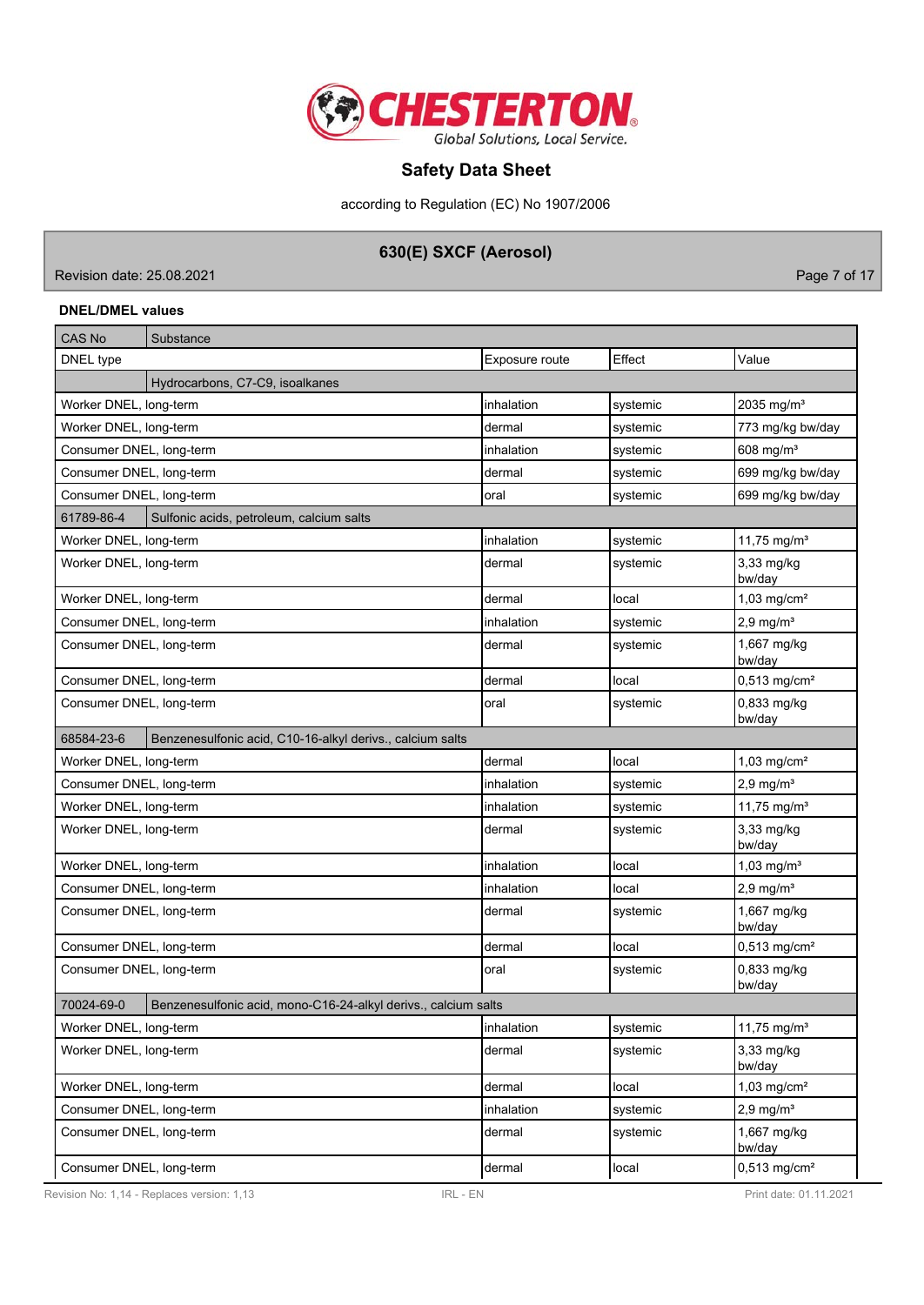

according to Regulation (EC) No 1907/2006

| 630(E) SXCF (Aerosol)     |                                                                |      |          |                       |  |  |  |  |
|---------------------------|----------------------------------------------------------------|------|----------|-----------------------|--|--|--|--|
|                           | Revision date: 25.08.2021<br>Page 8 of 17                      |      |          |                       |  |  |  |  |
| Consumer DNEL, long-term  |                                                                | oral | systemic | 0,833 mg/kg<br>bw/day |  |  |  |  |
| <b>PNEC values</b>        |                                                                |      |          |                       |  |  |  |  |
| <b>CAS No</b>             | Substance                                                      |      |          |                       |  |  |  |  |
| Environmental compartment |                                                                |      |          | Value                 |  |  |  |  |
| 61789-86-4                | Sulfonic acids, petroleum, calcium salts                       |      |          |                       |  |  |  |  |
| Freshwater                |                                                                |      |          | 1 $mg/l$              |  |  |  |  |
|                           | Freshwater (intermittent releases)                             |      |          | 10 mg/l               |  |  |  |  |
| Marine water              |                                                                |      |          | $1$ mg/l              |  |  |  |  |
| Freshwater sediment       |                                                                |      |          | 226000000 mg/kg       |  |  |  |  |
| Marine sediment           |                                                                |      |          | 226000000 mg/kg       |  |  |  |  |
| Secondary poisoning       |                                                                |      |          | 16,667 mg/kg          |  |  |  |  |
|                           | Micro-organisms in sewage treatment plants (STP)               |      |          | 1000 mg/l             |  |  |  |  |
| Soil                      |                                                                |      |          | 271000000 mg/kg       |  |  |  |  |
| 68584-23-6                | Benzenesulfonic acid, C10-16-alkyl derivs., calcium salts      |      |          |                       |  |  |  |  |
| Freshwater                |                                                                |      |          | $1$ mg/l              |  |  |  |  |
|                           | Freshwater (intermittent releases)                             |      |          | $10$ mg/l             |  |  |  |  |
| Marine water              |                                                                |      |          | 1 $mg/l$              |  |  |  |  |
| Freshwater sediment       |                                                                |      |          | 226000000 mg/kg       |  |  |  |  |
| Marine sediment           |                                                                |      |          | 226000000 mg/kg       |  |  |  |  |
| Secondary poisoning       |                                                                |      |          | 16,667 mg/kg          |  |  |  |  |
|                           | Micro-organisms in sewage treatment plants (STP)               |      |          | 1000 mg/l             |  |  |  |  |
| Soil                      |                                                                |      |          | 271000000 mg/kg       |  |  |  |  |
| 70024-69-0                | Benzenesulfonic acid, mono-C16-24-alkyl derivs., calcium salts |      |          |                       |  |  |  |  |
| Freshwater                |                                                                |      |          | 1 mg/l                |  |  |  |  |
|                           | Freshwater (intermittent releases)                             |      |          | 10 mg/l               |  |  |  |  |
| Marine water              | 1 $mg/l$                                                       |      |          |                       |  |  |  |  |
| Freshwater sediment       | 226000000 mg/kg                                                |      |          |                       |  |  |  |  |
| Marine sediment           |                                                                |      |          | 226000000 mg/kg       |  |  |  |  |
| Secondary poisoning       |                                                                |      |          | 16,667 mg/kg          |  |  |  |  |
|                           | Micro-organisms in sewage treatment plants (STP)               |      |          | 1000 mg/l             |  |  |  |  |
| Soil                      |                                                                |      |          | 271000000 mg/kg       |  |  |  |  |

## **8.2. Exposure controls**

# **Appropriate engineering controls**

Provide adequate ventilation as well as local exhaustion at critical locations.

## **Individual protection measures, such as personal protective equipment**

## **Eye/face protection**

Suitable eye protection: Eye glasses with side protection goggles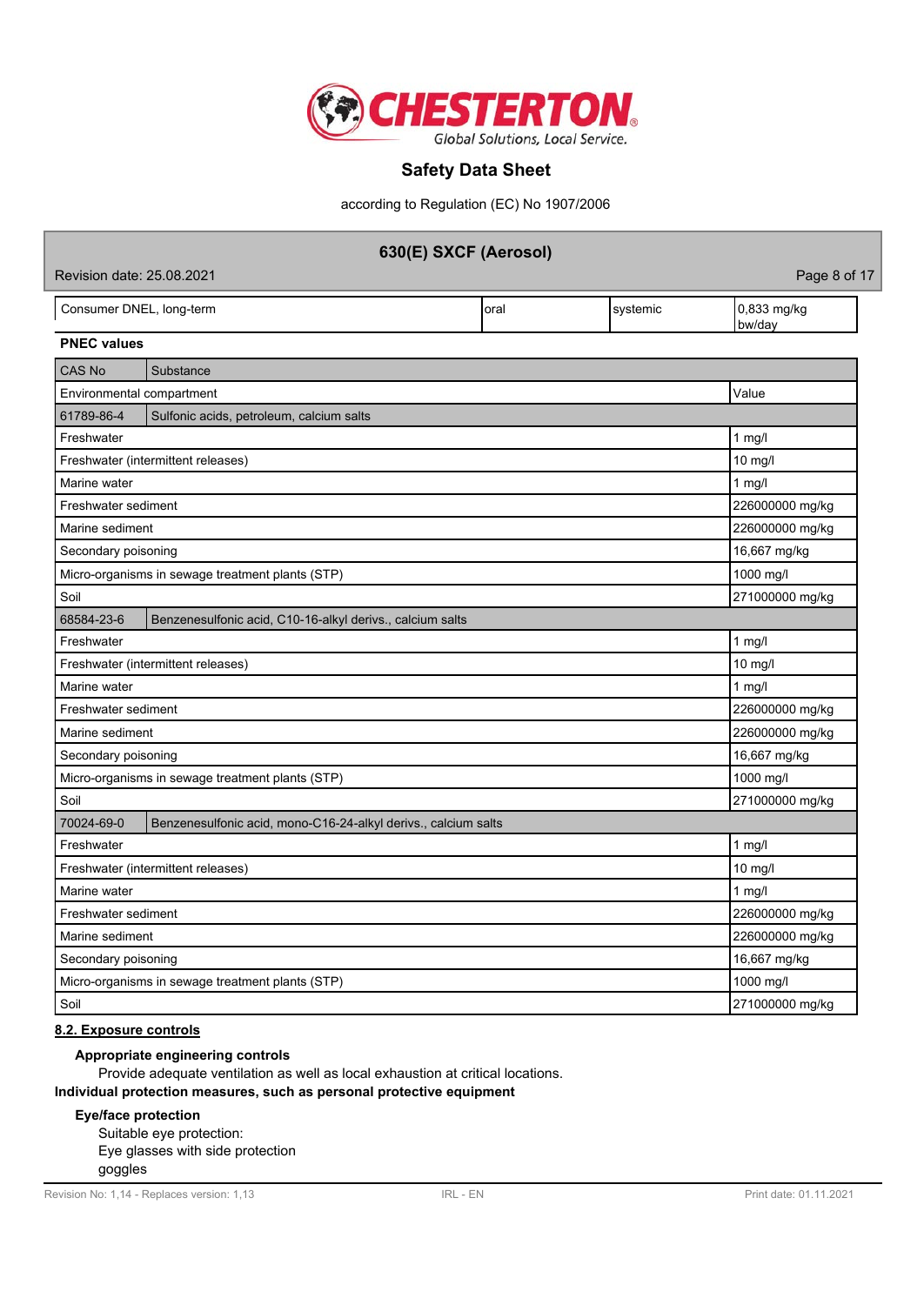

according to Regulation (EC) No 1907/2006

# **630(E) SXCF (Aerosol)**

Revision date: 25.08.2021 **Page 9 of 17** No. 2021

**Hand protection**

Tested protective gloves must be worn: EN ISO 374

NBR (Nitrile rubber), Butyl caoutchouc (butyl rubber)

Thickness of the glove material  $>= 0.4$  mm

Breakthrough times and swelling properties of the material must be taken into consideration.

For special purposes, it is recommended to check the resistance to chemicals of the protective gloves

mentioned above together with the supplier of these gloves.

Wearing time with occasional contact (splashes): max. 480 min. (NBR (Nitrile rubber))

Wearing time with permanent contact 240 - 480 min (NBR (Nitrile rubber))

Observe the wear time limits as specified by the manufacturer.

## **Skin protection**

Protective clothing

## **Respiratory protection**

If technical exhaust or ventilation measures are not possible or insufficient, respiratory protection must be worn.

Filtering device (full mask or mouthpiece) with filter: AX

## **Environmental exposure controls**

No special measures are necessary.

## **SECTION 9: Physical and chemical properties**

### **9.1. Information on basic physical and chemical properties**

| Revision No: 1,14 - Replaces version: 1,13                                   | IRL - EN          |                                        | Print date: 01.11.2021 |
|------------------------------------------------------------------------------|-------------------|----------------------------------------|------------------------|
| Self-ignition temperature<br>Solid:                                          |                   | No data available                      |                        |
| Auto-ignition temperature:                                                   |                   | No data available                      |                        |
| Upper explosion limits:                                                      |                   | No data available                      |                        |
| Lower explosion limits:                                                      |                   | No data available                      |                        |
| <b>Explosive properties</b><br>Vapours can form explosive mixtures with air. |                   |                                        |                        |
| Gas:                                                                         |                   | No data available                      |                        |
| <b>Flammability</b><br>Solid/liquid:                                         |                   | No data available                      |                        |
| Flash point:                                                                 |                   | 7 °C                                   |                        |
| Pour point:                                                                  |                   | No data available                      |                        |
| Softening point:                                                             |                   | No data available                      |                        |
| boiling range:<br>Sublimation point:                                         |                   | No data available                      |                        |
| Melting point/freezing point:<br>Boiling point or initial boiling point and  |                   | No data available<br>No data available |                        |
| Changes in the physical state                                                |                   |                                        |                        |
|                                                                              |                   |                                        | <b>Test method</b>     |
| Odour:                                                                       | like: Mineral oil |                                        |                        |
| Colour:                                                                      | cream             |                                        |                        |
| Physical state:                                                              | Liquid            |                                        |                        |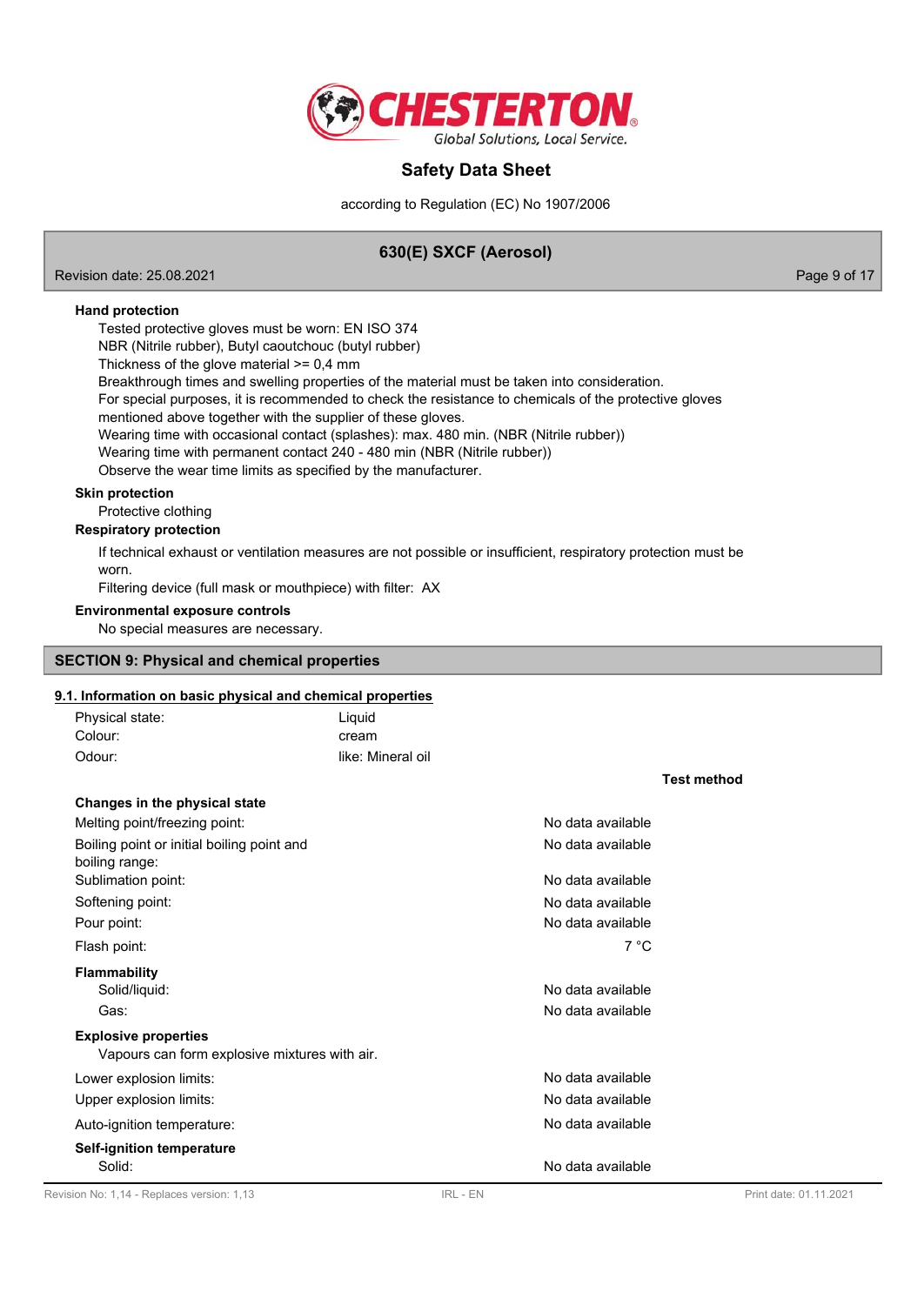

according to Regulation (EC) No 1907/2006

# **630(E) SXCF (Aerosol)**

Revision date: 25.08.2021 Page 10 of 17

| Gas:                                                      | No data available        |              |
|-----------------------------------------------------------|--------------------------|--------------|
| Decomposition temperature:                                | No data available        |              |
| <b>Oxidizing properties</b><br>No information available.  |                          |              |
| pH-Value:                                                 | not applicable           |              |
| Viscosity / dynamic:                                      | No data available        |              |
| Water solubility:                                         | Immiscible               |              |
| Solubility in other solvents<br>No information available. |                          |              |
| Partition coefficient n-octanol/water:                    | No data available        |              |
| Vapour pressure:                                          | No data available        |              |
| Density (at 20 °C):                                       | $0,84$ g/cm <sup>3</sup> |              |
| Relative vapour density:                                  |                          | $>1$ (Air=1) |
| 9.2. Other information                                    |                          |              |
|                                                           |                          |              |
| Solvent content:                                          | 60 Vol.%                 |              |
| Evaporation rate:                                         | <1                       | (Ether=1)    |
| <b>Further Information</b>                                |                          |              |

No information available.

### **SECTION 10: Stability and reactivity**

### **10.1. Reactivity**

The product is stable under storage at normal ambient temperatures.

### **10.2. Chemical stability**

The substance is chemically stable under recommended conditions of storage, use and temperature.

### **10.3. Possibility of hazardous reactions**

This material is considered to be non-reactive under normal use conditions.

### **10.4. Conditions to avoid**

This material is combustible and can be ignited by heat, sparks, flames, or other sources of ignition (e.g. static electricity, pilot lights, or mechanical/electrical equipment). Pressurized container: protect from sunlight and do not expose to temperatures exceeding 50 °C. Do not

# pierce or burn, even after use.

### **10.5. Incompatible materials**

Oxidising agent, strong

## **10.6. Hazardous decomposition products**

- Nitrogen oxides (NOx)
- Carbon dioxide (CO2)
- Carbon monoxide

### **SECTION 11: Toxicological information**

### **11.1. Information on hazard classes as defined in Regulation (EC) No 1272/2008**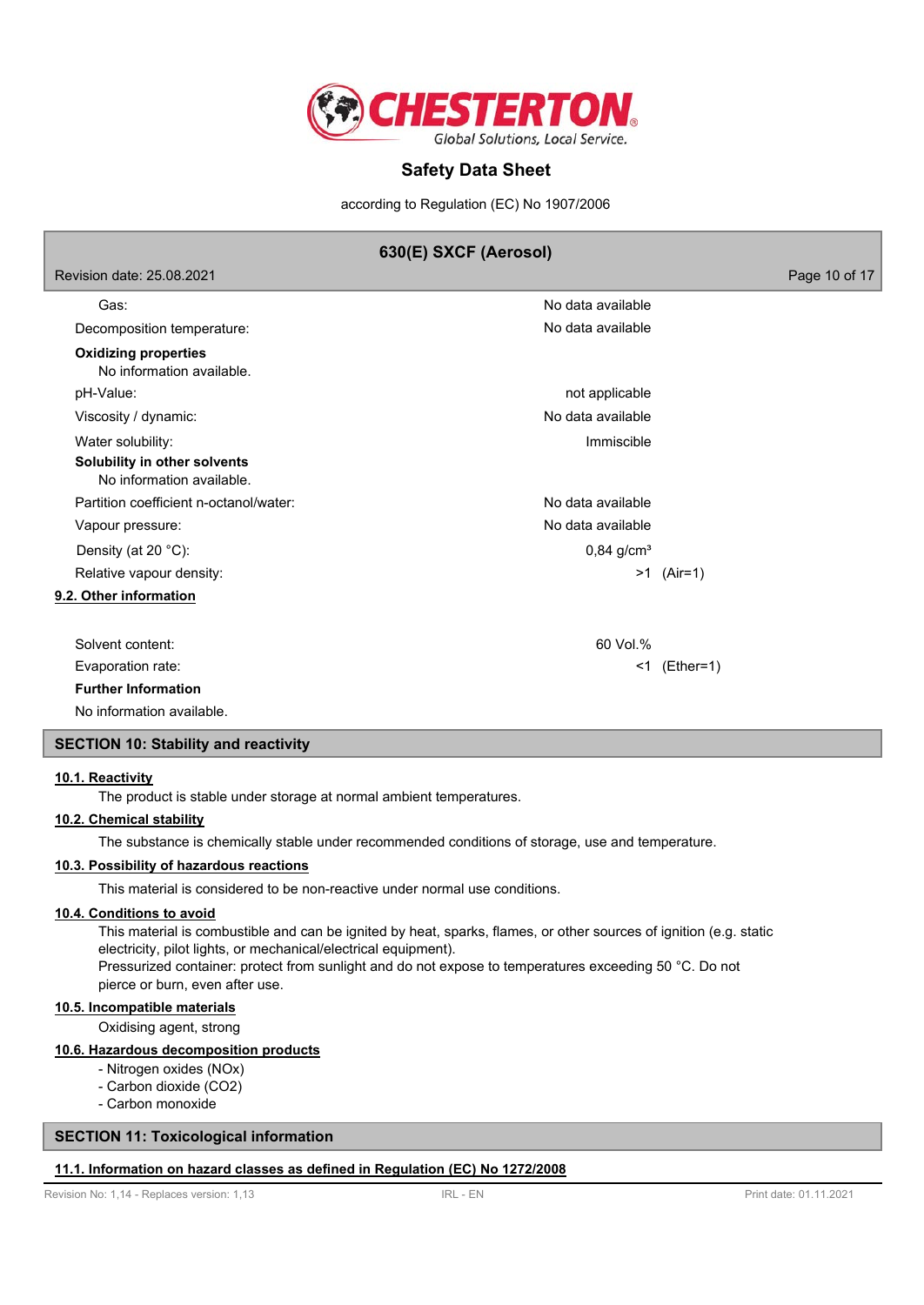

according to Regulation (EC) No 1907/2006

# **630(E) SXCF (Aerosol)**

Revision date: 25.08.2021 Page 11 of 17

## **Acute toxicity**

Based on available data, the classification criteria are not met.

| <b>CAS No</b> | <b>Chemical name</b>                                           |                                |             |              |                     |                                                |  |
|---------------|----------------------------------------------------------------|--------------------------------|-------------|--------------|---------------------|------------------------------------------------|--|
|               | Exposure route                                                 | Dose                           |             | Species      | Source              | Method                                         |  |
|               | Hydrocarbons, C7-C9, isoalkanes                                |                                |             |              |                     |                                                |  |
|               | oral                                                           | LD <sub>50</sub><br>7800 mg/kg | $> 7100 -$  | Rat          | Study report (1961) | <b>OECD Guideline 401</b>                      |  |
|               | dermal                                                         | LD50<br>2500 mg/kg             | $> 2200 -$  | Rabbit       | Study report (1961) | Standard acute<br>method, applying 4<br>differ |  |
|               | inhalation (4 h) vapour                                        | LC50                           | $> 21$ mg/l | <b>I</b> Rat | Study report (1985) | OECD Guideline 403                             |  |
| 61789-86-4    | Sulfonic acids, petroleum, calcium salts                       |                                |             |              |                     |                                                |  |
|               | oral                                                           | LD <sub>50</sub><br>mg/kg      | >16000      | Rat          | Study report (1981) | lother: Section 772<br>.112-21 CFR 40          |  |
|               | dermal                                                         | LD <sub>50</sub><br>mg/kg      | > 5000      | Rabbit       | Study report (1981) | OECD Guideline 402                             |  |
| 68584-23-6    | Benzenesulfonic acid, C10-16-alkyl derivs., calcium salts      |                                |             |              |                     |                                                |  |
|               | oral                                                           | LD <sub>50</sub><br>mg/kg      | >16000      | Rat          | Study report (1981) | other: Section 772<br>.112-21 CFR 40           |  |
|               | dermal                                                         | LD <sub>50</sub><br>mg/kg      | > 5000      | Rabbit       | Study report (1981) | OECD Guideline 402                             |  |
| 70024-69-0    | Benzenesulfonic acid, mono-C16-24-alkyl derivs., calcium salts |                                |             |              |                     |                                                |  |
|               | oral                                                           | LD <sub>50</sub><br>mg/kg      | >16000      | Rat          | Study report (1981) | lother: Section 772<br>.112-21 CFR 40          |  |
|               | dermal                                                         | LD <sub>50</sub><br>mg/kg      | >4000       | Rabbit       | Study report (1986) | other: 40 CFR,<br>Section 163.81-2,<br>Federal |  |

### **Irritation and corrosivity**

Causes skin irritation.

Serious eye damage/eye irritation: Based on available data, the classification criteria are not met.

### **Sensitising effects**

Contains Sulfonic acids, petroleum, calcium salts, Benzenesulfonic acid, C10-16-alkyl derivs., calcium salts, Benzenesulfonic acid, mono-C16-24-alkyl derivs., calcium salts. May produce an allergic reaction.

### **Carcinogenic/mutagenic/toxic effects for reproduction**

Based on available data, the classification criteria are not met.

### **STOT-single exposure**

May cause drowsiness or dizziness. (Hydrocarbons, C7-C9, isoalkanes)

### **STOT-repeated exposure**

Based on available data, the classification criteria are not met.

### **Aspiration hazard**

Based on available data, the classification criteria are not met.

### **11.2. Information on other hazards**

## **Endocrine disrupting properties**

No data available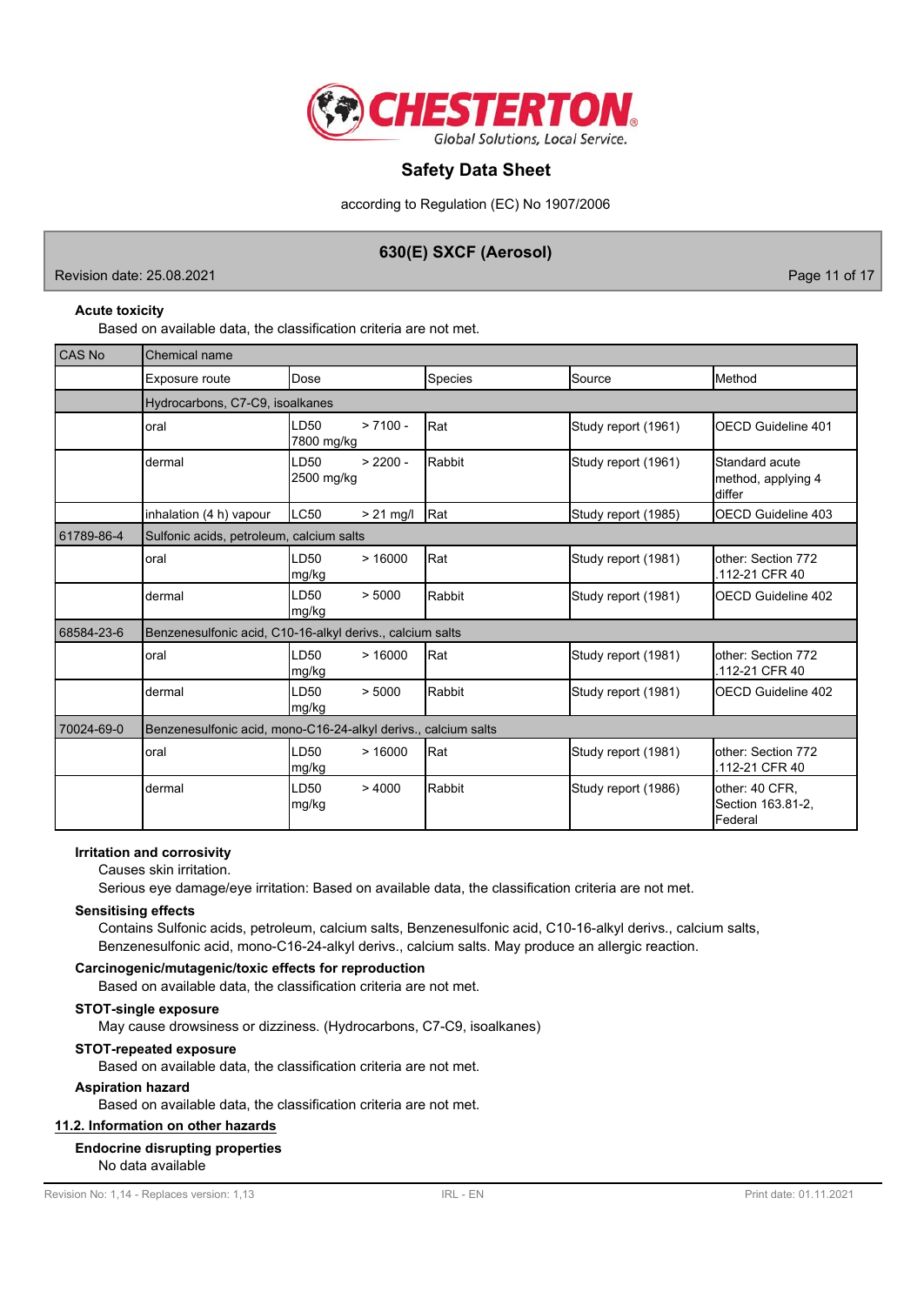

according to Regulation (EC) No 1907/2006

# **630(E) SXCF (Aerosol)**

Revision date: 25.08.2021 **Page 12 of 17** 

# **SECTION 12: Ecological information**

**12.1. Toxicity**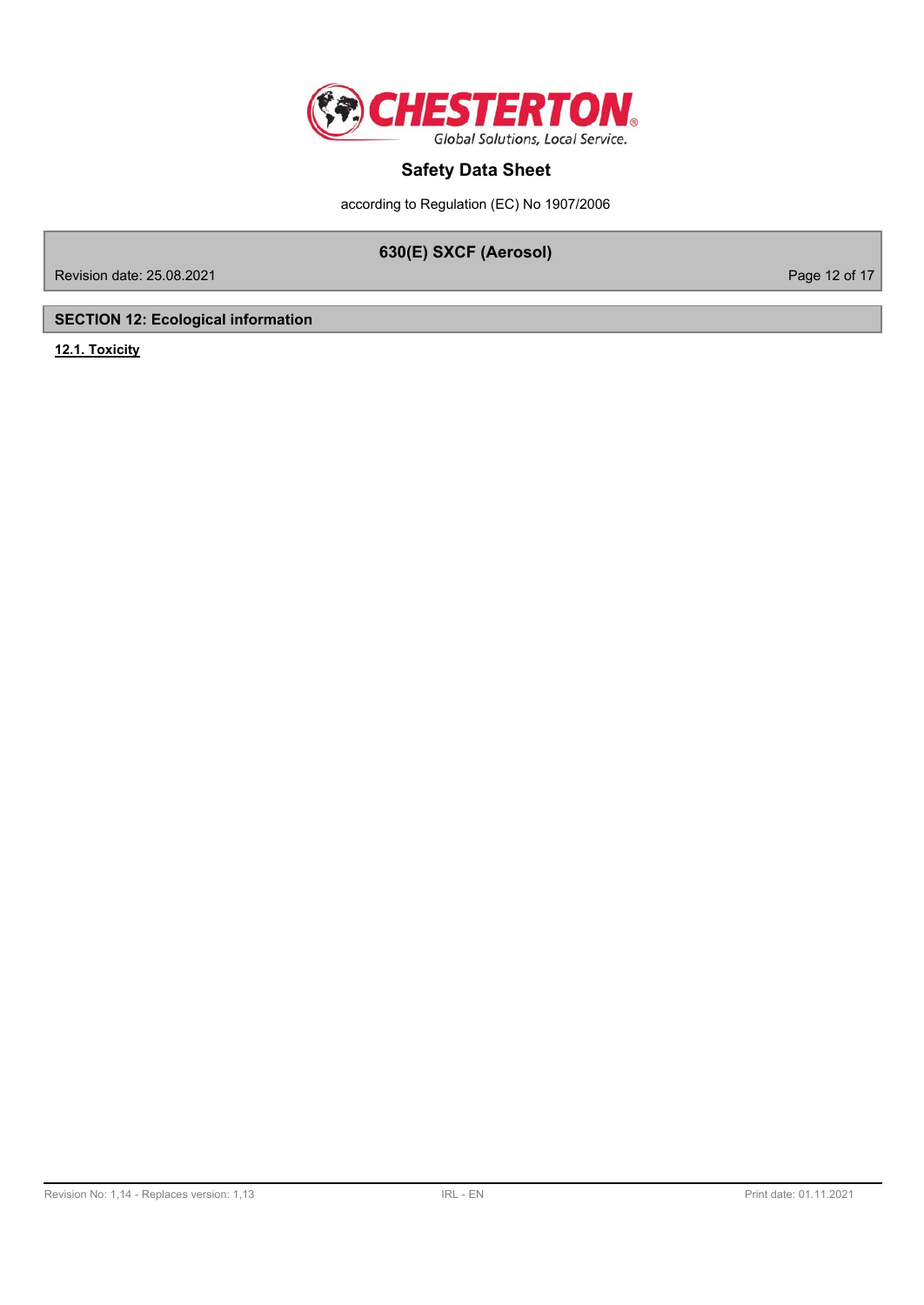

according to Regulation (EC) No 1907/2006

# **630(E) SXCF (Aerosol)**

Revision date: 25.08.2021 **Page 13 of 17** 

| CAS No     | Chemical name                                                  |                     |           |  |                                                             |                                                             |                                                |  |
|------------|----------------------------------------------------------------|---------------------|-----------|--|-------------------------------------------------------------|-------------------------------------------------------------|------------------------------------------------|--|
|            | Aquatic toxicity                                               | Dose                |           |  | $[h]   [d]$ Species                                         | Source                                                      | Method                                         |  |
|            | Hydrocarbons, C7-C9, isoalkanes                                |                     |           |  |                                                             |                                                             |                                                |  |
|            | Acute fish toxicity                                            | <b>LL50</b><br>mg/l | 18,4      |  | 96 hOncorhynchus mykiss                                     | <b>REACh</b><br>Registration<br>Dossier                     | <b>OECD Guideline</b><br>203                   |  |
|            | Acute algae toxicity                                           | ErC50               | $12$ mg/l |  | 72 hlPseudokirchneriella<br>subcapitata                     | <b>SIDS Initial</b><br>Assessment<br><b>Report For SIAM</b> | <b>OECD Guideline</b><br>201                   |  |
|            | Acute crustacea toxicity                                       | <b>EL50</b><br>mg/l | ca. 2,4   |  | 48 h Daphnia magna                                          | <b>REACh</b><br>Registration<br>Dossier                     | other: As<br>described in: The<br>evaluation o |  |
|            | Fish toxicity                                                  | <b>NOEC</b><br>mg/l | 0,778     |  | 28 dOncorhynchus mykiss                                     | <b>REACh</b><br>Registration<br>Dossier                     | The aquatic<br>toxicity was<br>estimated by a  |  |
|            | Crustacea toxicity                                             | <b>NOEC</b>         | $1$ mg/l  |  | 21 d Daphnia magna                                          | <b>REACh</b><br>Registration<br>Dossier                     | <b>OECD Guideline</b><br>211                   |  |
| 61789-86-4 | Sulfonic acids, petroleum, calcium salts                       |                     |           |  |                                                             |                                                             |                                                |  |
|            | Acute fish toxicity                                            | <b>LL50</b><br>mg/l | >10000    |  | 96 h Cyprinodon variegatus                                  | Study report<br>(1986)                                      | <b>OECD Guideline</b><br>203                   |  |
|            | Acute algae toxicity                                           | ErC50<br>mg/l       | >1000     |  | 72 hlPseudokirchneriella<br>subcapitata                     | Study report<br>(1994)                                      | <b>EPA OTS</b><br>797.1050                     |  |
|            | Acute crustacea toxicity                                       | <b>EC50</b><br>mg/l | >1000     |  | 48 h Daphnia magna                                          | Study report<br>(1993)                                      | <b>EPA OTS</b><br>797.1300                     |  |
|            | Acute bacteria toxicity                                        | (> 10000 mg/l)      |           |  | 3 hactivated sludge of a<br>predominantly<br>domestic sewag | Study report<br>(1994)                                      | <b>OECD Guideline</b><br>209                   |  |
| 68584-23-6 | Benzenesulfonic acid, C10-16-alkyl derivs., calcium salts      |                     |           |  |                                                             |                                                             |                                                |  |
|            | Acute algae toxicity                                           | ErC50<br>mq/l       | >1000     |  | 72 hlPseudokirchneriella<br>subcapitata                     | Study report<br>(1994)                                      | <b>EPA OTS</b><br>797.1050                     |  |
|            | Acute bacteria toxicity                                        | $(> 10000$ mg/l)    |           |  | 3 hactivated sludge of a<br>predominantly<br>domestic sewag | Study report<br>(1994)                                      | <b>OECD Guideline</b><br>209                   |  |
| 70024-69-0 | Benzenesulfonic acid, mono-C16-24-alkyl derivs., calcium salts |                     |           |  |                                                             |                                                             |                                                |  |
|            | Acute fish toxicity                                            | <b>LL50</b><br>mg/l | >10000    |  | 96 h Cyprinodon variegatus                                  | <b>REACh</b><br>Registration<br>Dossier                     | <b>OECD Guideline</b><br>203                   |  |
|            | Acute algae toxicity                                           | ErC50<br>mg/l       | >1000     |  | 72 h Pseudokirchneriella<br>subcapitata                     | REACh<br>Registration<br>Dossier                            | <b>EPA OTS</b><br>797.1050                     |  |
|            | Acute crustacea toxicity                                       | EC50<br>mg/l        | >1000     |  | 48 h Daphnia magna                                          | <b>REACh</b><br>Registration<br>Dossier                     | EPA OTS<br>797.1300                            |  |
|            | Acute bacteria toxicity                                        | (> 10000 mg/l)      |           |  | 3 hactivated sludge of a<br>predominantly<br>domestic sewag | <b>REACh</b><br>Registration<br>Dossier                     | <b>OECD Guideline</b><br>209                   |  |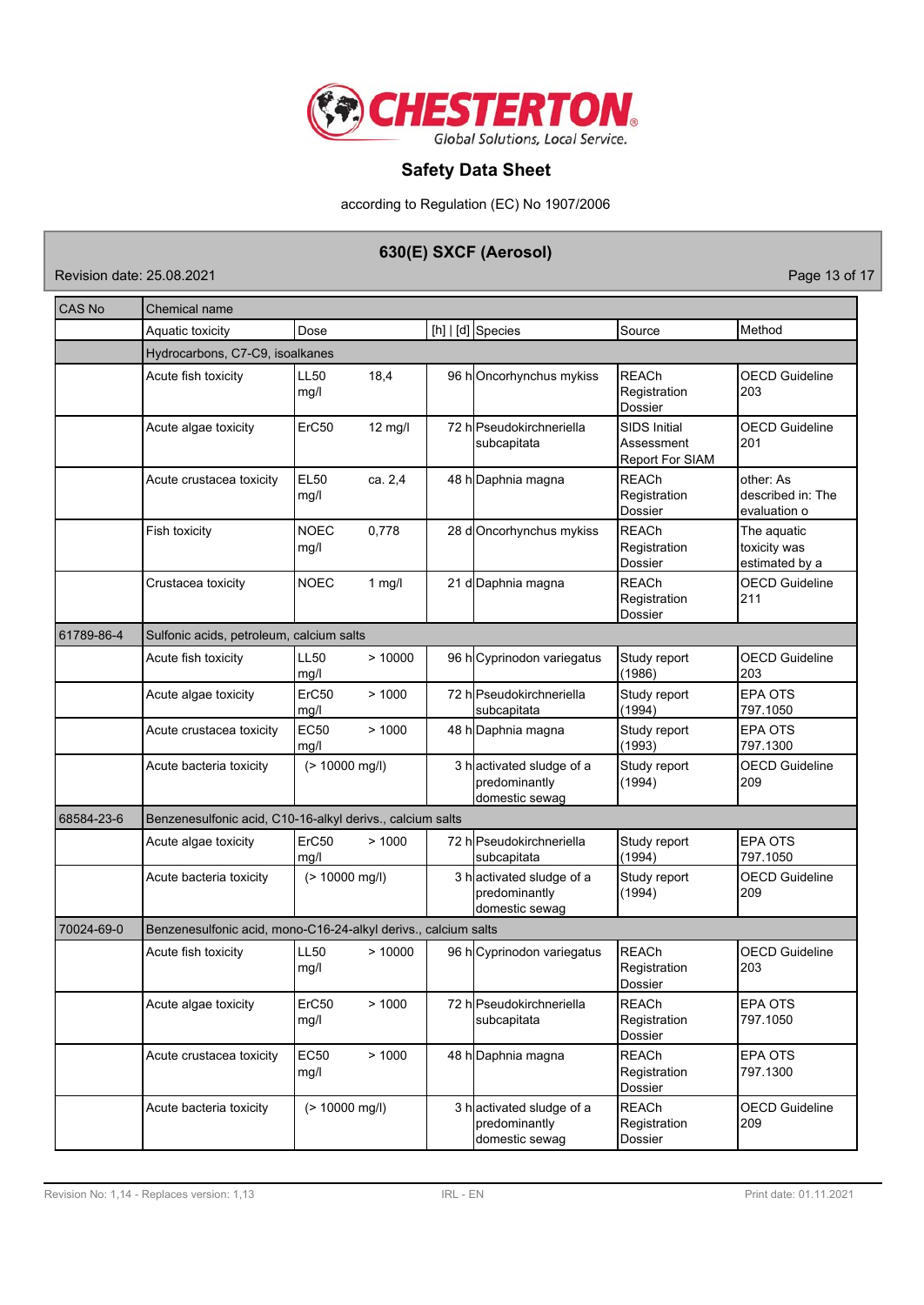

according to Regulation (EC) No 1907/2006

# **630(E) SXCF (Aerosol)**

Revision date: 25.08.2021 Page 14 of 17

## **12.2. Persistence and degradability**

No information available.

## **12.3. Bioaccumulative potential**

**Partition coefficient n-octanol/water**

| <b>CAS No</b> | <b>I</b> Chemical name                                         | Log Pow  |
|---------------|----------------------------------------------------------------|----------|
|               | Hydrocarbons, C7-C9, isoalkanes                                | ca. 3,52 |
| 61789-86-4    | Sulfonic acids, petroleum, calcium salts                       | > 4,46   |
| 68584-23-6    | Benzenesulfonic acid, C10-16-alkyl derivs., calcium salts      | > 4.46   |
| 170024-69-0   | Benzenesulfonic acid, mono-C16-24-alkyl derivs., calcium salts | 18.05    |

#### **BCF**

| <b>CAS No</b> | 'Chemical name                  | <b>BCF</b> | Species | Source                       |
|---------------|---------------------------------|------------|---------|------------------------------|
|               | Hydrocarbons, C7-C9, isoalkanes | 105<br>ca. |         | <b>IREACh Registration D</b> |

### **12.4. Mobility in soil**

No information available.

# **12.5. Results of PBT and vPvB assessment**

The substances in the mixture do not meet the PBT/vPvB criteria according to REACH, annex XIII.

## **12.6. Endocrine disrupting properties**

No information available.

# **12.7. Other adverse effects**

No information available.

## **SECTION 13: Disposal considerations**

### **13.1. Waste treatment methods**

### **Disposal recommendations**

Dispose of waste according to applicable legislation.

### **Contaminated packaging**

Dispose of waste according to applicable legislation.

## **SECTION 14: Transport information**

### **Land transport (ADR/RID)**

| 14.1. UN number:                  | <b>UN 1950</b>  |
|-----------------------------------|-----------------|
| 14.2. UN proper shipping name:    | <b>AEROSOLS</b> |
| 14.3. Transport hazard class(es): | 2               |
| 14.4. Packing group:              |                 |
| Hazard label:                     | 2.1             |
| Classification code:              | 5F              |
| <b>Special Provisions:</b>        | 190 327 344 625 |
| Limited quantity:                 | 1 I             |
| Excepted quantity:                | F٥              |
| Transport category:               | 2               |
| Tunnel restriction code:          |                 |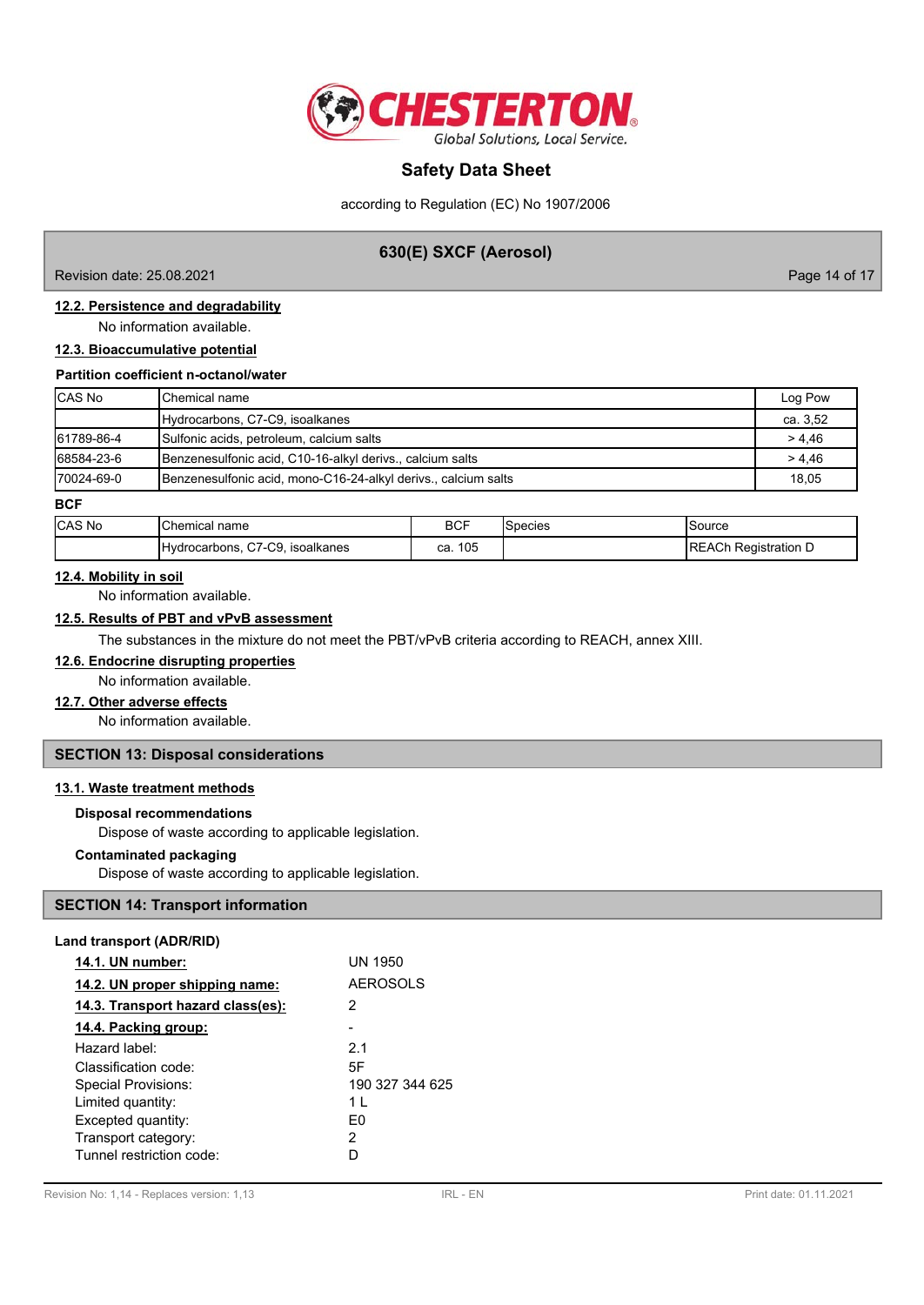

according to Regulation (EC) No 1907/2006

# **630(E) SXCF (Aerosol)**

Revision date: 25.08.2021 **Page 15 of 17** 

| Inland waterways transport (ADN)                                      |                                     |  |  |
|-----------------------------------------------------------------------|-------------------------------------|--|--|
| 14.1. UN number:                                                      | UN 1950                             |  |  |
| 14.2. UN proper shipping name:                                        | <b>AEROSOLS</b>                     |  |  |
| 14.3. Transport hazard class(es):                                     | 2                                   |  |  |
| 14.4. Packing group:                                                  |                                     |  |  |
| Hazard label:                                                         | 2.1                                 |  |  |
| Classification code:                                                  | 5F                                  |  |  |
| <b>Special Provisions:</b>                                            | 190 327 344 625                     |  |  |
| Limited quantity:                                                     | 1 L                                 |  |  |
| Excepted quantity:                                                    | E <sub>0</sub>                      |  |  |
| <b>Marine transport (IMDG)</b>                                        |                                     |  |  |
| 14.1. UN number:                                                      | <b>UN 1950</b>                      |  |  |
| 14.2. UN proper shipping name:                                        | <b>AEROSOLS</b>                     |  |  |
| 14.3. Transport hazard class(es):                                     | 2.1                                 |  |  |
| 14.4. Packing group:                                                  | $\overline{\phantom{a}}$            |  |  |
| Hazard label:                                                         | 2.1                                 |  |  |
| <b>Special Provisions:</b>                                            | 63, 190, 277, 327, 344, 381, 959    |  |  |
| Limited quantity:                                                     | 1000 mL                             |  |  |
| Excepted quantity:                                                    | E0                                  |  |  |
| EmS:                                                                  | $F-D$ , S-U                         |  |  |
| Air transport (ICAO-TI/IATA-DGR)                                      |                                     |  |  |
| 14.1. UN number:                                                      | <b>UN 1950</b>                      |  |  |
| 14.2. UN proper shipping name:                                        | AEROSOLS, FLAMMABLE                 |  |  |
| 14.3. Transport hazard class(es):                                     | 2.1                                 |  |  |
| 14.4. Packing group:                                                  |                                     |  |  |
| Hazard label:                                                         | 2.1                                 |  |  |
| <b>Special Provisions:</b>                                            | A145 A167 A802                      |  |  |
| Limited quantity Passenger:                                           | 30 kg G                             |  |  |
| Passenger LQ:                                                         | Y203                                |  |  |
| Excepted quantity:                                                    | E0                                  |  |  |
| IATA-packing instructions - Passenger:                                | 203                                 |  |  |
| IATA-max. quantity - Passenger:<br>IATA-packing instructions - Cargo: | 75 kg<br>203                        |  |  |
| IATA-max. quantity - Cargo:                                           | 150 kg                              |  |  |
| 14.5. Environmental hazards                                           |                                     |  |  |
|                                                                       |                                     |  |  |
| ENVIRONMENTALLY HAZARDOUS:                                            | Yes                                 |  |  |
| Danger releasing substance:                                           | Naphtha (petroleum), light alkylate |  |  |
| 14.6. Special precautions for user                                    |                                     |  |  |
| No information available.                                             |                                     |  |  |
| 14.7. Maritime transport in bulk according to IMO instruments         |                                     |  |  |
| No information available.                                             |                                     |  |  |

# **SECTION 15: Regulatory information**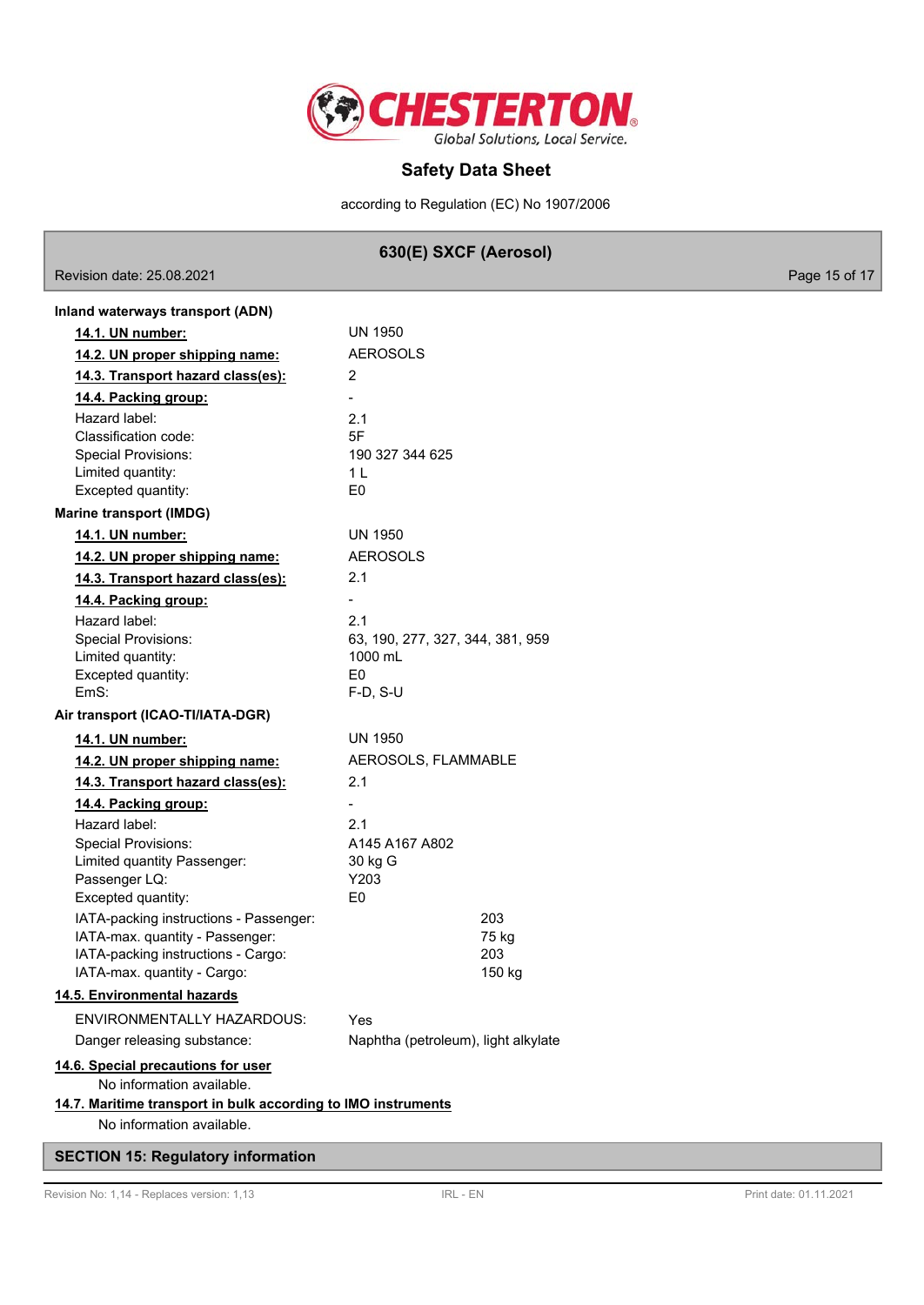

according to Regulation (EC) No 1907/2006

# **630(E) SXCF (Aerosol)**

Revision date: 25.08.2021 Page 16 of 17

## **15.1. Safety, health and environmental regulations/legislation specific for the substance or mixture**

### **EU regulatory information**

Restrictions on use (REACH, annex XVII): Entry 3, Entry 29

### **National regulatory information**

Water hazard class (D): <br>2 - obviously hazardous to water

## **15.2. Chemical safety assessment**

For the following substances of this mixture a chemical safety assessment has been carried out: Hydrocarbons, C7-C9, isoalkanes Sulfonic acids, petroleum, calcium salts Benzenesulfonic acid, C10-16-alkyl derivs., calcium salts Benzenesulfonic acid, mono-C16-24-alkyl derivs., calcium salts

## **SECTION 16: Other information**

### **Changes**

This data sheet contains changes from the previous version in section(s): 2,15.

### **Abbreviations and acronyms**

ADR: Accord européen sur le transport des marchandises dangereuses par Route (European Agreement concerning the International Carriage of Dangerous Goods by Road) RID:Règlement international conernat le transport des marchandises dangereuses par chemin de fer (Regulations Concerning the International Transport of Dangerous Goods by Rail) IMDG: International Maritime Code for Dangerous Goods IATA: International Air Transport Association IATA-DGR: Dangerous Goods Refulations by the "International Air Transport Association" (IATA) ICAO: International Civil Aviation Organization ICAO-TI: Technical Instructions by the "International Civil Aviation Organization" (ICAO) CAS: Chemical Abstracts Service (division of the American Chemical Society) GHS: Globally Harmonized System of Classification and Labelling of Chemicals CLP: Regulation on Classification, Labelling and Packaging of Substances and Mixtures, LC50: Lethal concentration, 50 percent LD50: Lethal dose, 50 percent EC50: Effectice concentration, 50 percent DNEL: Derived No Effect Level PNEC: Predicted No Effect Concentration PBT: Persistent, Bioaccumulative and Toxic

vPvB: very Persistent and very Bioaccumulative

### **Classification for mixtures and used evaluation method according to Regulation (EC) No. 1272/2008 [CLP]**

| Classification          | Classification procedure      |
|-------------------------|-------------------------------|
| Aerosol 1; H222-H229    | On basis of test data         |
| Skin Irrit. 2: H315     | Bridging principle "Aerosols" |
| STOT SE 3: H336         | Bridging principle "Aerosols" |
| Aquatic Chronic 2; H411 | Calculation method            |

### H222 Extremely flammable aerosol. **Relevant H and EUH statements (number and full text)**